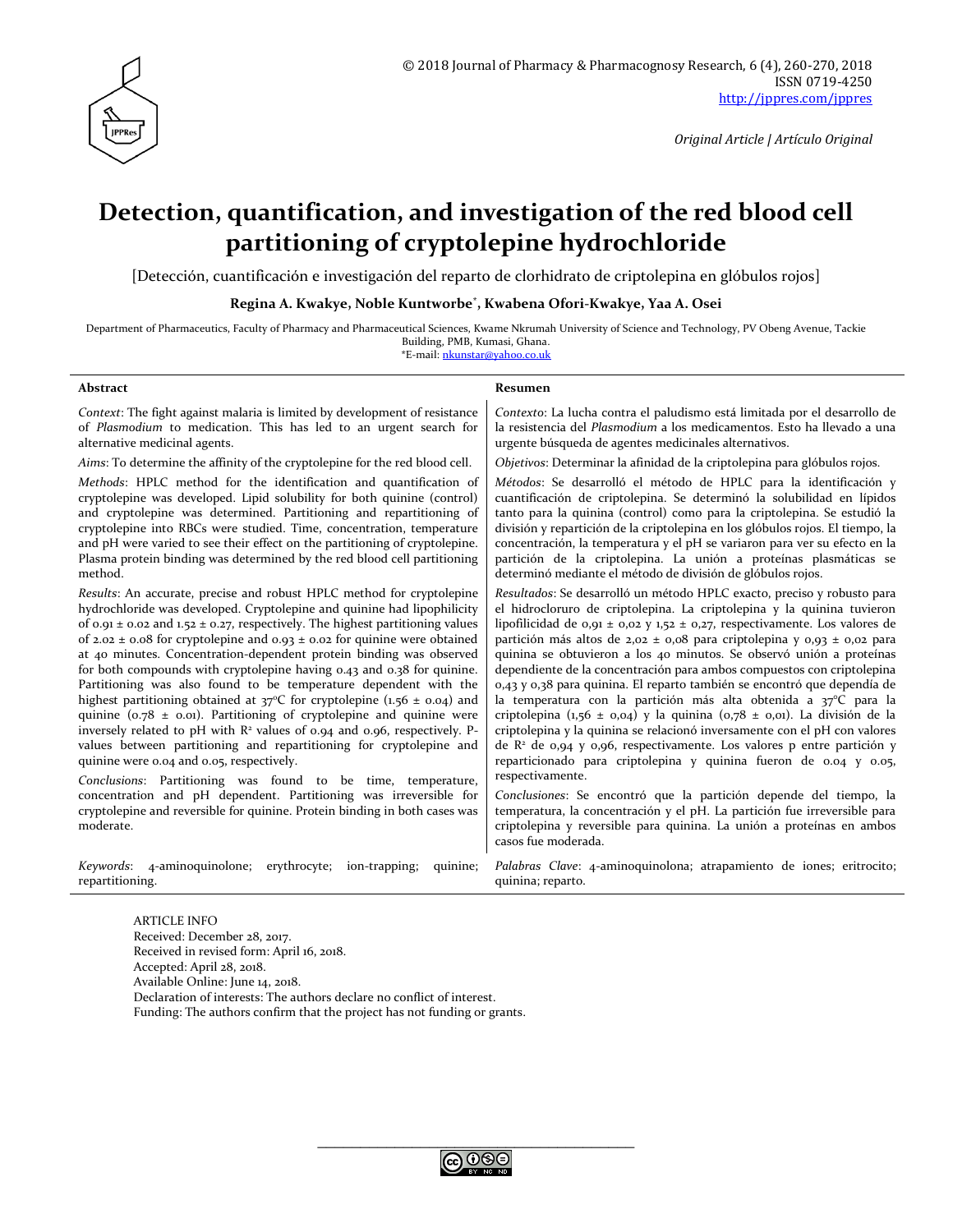# **INTRODUCTION**

Malaria, a global health issue is a mosquito borne infectious disease caused by five species of the plasmodium parasite notably *P. falciparum, P. malariae, P. vivax, P. ovale* and *P. knwolesi*. At a point in history, it was a pandemic, but is now limited to the tropics where the vector (anopheles mosquito), thrives best (Hanson, 2005). The disease claims lives of all age groups. The more susceptible groups are children below five years, pregnant women and immigrants who have been in malaria free zones for more than three months. Globally, 214 million cases of malaria were reported for 2015, 438,000 deaths resulted from these cases. It is worth noting that, prevalence of the disease has decreased by 37% over the past 15 years according to the 2015 WHO malaria report (WHO, 2016). This can be attributed to the fact that, malaria is one of the diseases targeted for elimination by the Sustainable Development Goals hence a lot of attention has been given to it. A considerable challenge in the fight against malaria is the development of resistant strains, which limits the treatment options available. The parasite develops mechanisms to remain resistant to drugs used for treatment. This has led to an urgent search for alternative medicinal agents to fight the disease.

Plants have served as sources of lead compounds for synthetic and semisynthetic drugs. For malaria treatment, quinine and the artemisinins are examples of breakthrough compounds that were isolated from plants (Lavrado et al., 2010). Cryptolepine, an alkaloid isolated from the roots of *Cryptolepis sanguinolenta* (*Periplocaceae*) has shown remarkable antimalarial activity (Grellier et al., 1996). As an antimalarial, it is chemically related to the 4 aminoquinoline compounds, which work by attacking the erythrocytic stage of the plasmodium parasite's development in the human host. The 4 aminoquinolines inhibit the conversion of heme to hemozoin, this leads to the accumulation of heme, which causes lyses of the parasite (Kaschula et al., 2002). The erythrocytic stage of the parasites development is responsible for the signs and symptoms related to malaria (Rosenthal et al., 1988). Therefore, a remedy to halt the erythrocytic stage of the parasite will prevent the clinical manifestations of the disease, thereby preventing complications and reducing mortality. Little has been reported on the concentration of cryptolepine at its proposed site of action (food vacuole of the parasites within the RBCs). This study therefore aims to determine the affinity of cryptolepine for the red blood cell (RBC) and some factors that may affect its accumulation at its target site.

# **MATERIAL AND METHODS**

# **Materials**

The cryptolepine hydrochloride sample used in the study was isolated and characterized in an earlier study (Kuntworbe et al., 2012). Diazepam and quinine powders were obtained from Ernest Chemist Limited, Ghana. HPLC grade acetonitrile and methanol (Sigma) were acquired from the Histamine laboratory at Ghana Standards Authority and the Food Science Mycotoxin laboratory, Knust. Formic acid (Sigma) was obtained from Noguchi Memorial Institute, for Medical Research, Legon. Ammonium acetate (Fizmerk) was purchased from Paveboa Ventures, Accra. Red blood sample was collected from a blood bank (Fanteakwa District Hospital, Begoro, Ghana).

# **HPLC development**

The HPLC system for cryptolepine assay comprised of a Shimadzu Prominence UFLC system (Shimadzu Incorporation, Tokyo, Japan) with LC– 20A quaternary pump,  $DGU$ -20A<sub>5</sub> in-line vacuum degasser and SPD-20A UV detector. The chromatographic separation was carried out on a C18 column, Perkin Elmer with dimensions 4.6 x 250 mm and a pore size of  $\frac{1}{2}$  µm, 100 Å. Data acquisition was by the LC solutions software version 125 (Shimadzu Incorporation, Tokyo, Japan). Diazepam was used as the internal standard.

An isocratic elution consisting of 35% phase A (water adjusted to a pH of 2.5 with formic acid) and 65% phase B (acetonitrile) was considered suitable. This mobile phase system produced peaks with good resolution, symmetry, distinct retention times and stable baseline. The column was kept at constant temperature of  $25^{\circ}C$  in a column oven; the detector was set to a wavelength of 282 nm for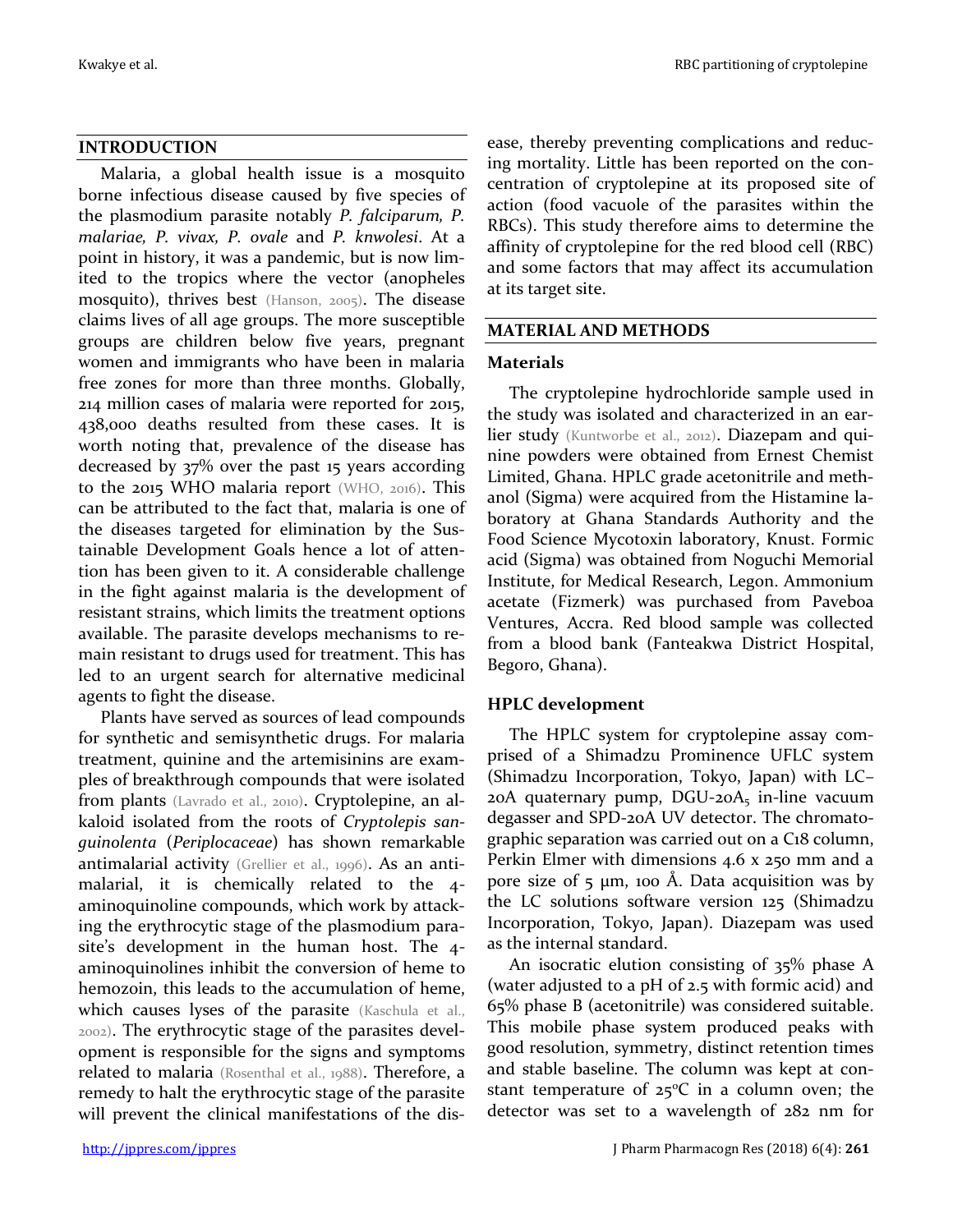identification and quantification of analyte and internal standard (diazepam) at a solvent flow rate of 1.0 mL/min. The injection volume was 20 µL with a run time of 10 minutes. The peaks were distinguished by their retention times.

The method was validated based on the International Conference on Harmonization Guidelines on linearity, precision and accuracy (ICH, 2005).

For quinine an already developed and validated HPLC method (Kolawole and Mustapha, 2000) was used. The HPLC system consisted of a Shimadzu RF-10 $A_{XL}$ fluorescence detector, Cecil Adept CE 4600 column oven, Cecil Adept CE 4800 pump in line with a degasser and a C18 column, Phenomenex with dimensions 100 x 4.6 mm and a pore size of  $\frac{1}{2} \mu$ m 100 A. Data Acquisition was by PowerStream.

# **Lipophilicity**

Cryptolepine hydrochloride (0.5 mg) was added to a mixture of equal volumes of water and pentanol (2 mL each) in a separating funnel, which was then clamped and allowed to stand for 20 minutes. Each solvent (200  $\mu$ L) was pipetted and extraction carried out using a previous approach (Kuntworbe, 2012). The amount of analyte was quantified by their respective HPLC methods.

# **RBC partitioning assay**

# *Determination of the effect of time on Ke/p*

The traditional method of RBC partitioning was used (Hinderling, 1997). Blood spiked with cryptolepine to a concentration of 800 µg/mL was left at  $37^{\circ}$ C for 2 hours in a water bath set to oscillate at 20 oscillations per minute. At 0, 10, 20, 40, 60, 90 and 120 minutes, 1 mL blood was pipetted into an eppendorf tube and centrifuged at 6500 *xg* for 5 minutes. Plasma (200 µL) was pipetted into 1.6 mL of chilled acetonitrile and cryptolepine was extracted. RBCs (200 µL) was pipetted and lysed in distilled water (800  $\mu$ L), followed by extraction of cryptolepine in chilled acetonitrile. Extracts were kept at  $-20^{\circ}$ C in an ultra-low temperature freezer until analyzed by the validated HPLC method. Before assay, diazepam was added to obtain a concentration of 3.75 µg/mL (Hinderling, 1997). The RBC partitioning in whole blood (Ke/p) was determined using the equation below:

$$
Ke/p = Ce/Cp
$$
 [1]

Where Ce is concentration of analyte in red blood cell; Cp is concentration of analyte in plasma.

# **Determination of the reversibility of Ke/p of cryptolepine**

RBCs were separated from plasma by centrifuging at 10,000 *xg* for 5 minutes. Cryptolepine was added to RBCs before plasma was added to obtain cryptolepine concentration of 800 µg/mL. At 0, 10, 20, 40, 60, 90 and 120 minutes, 1 mL blood was pipetted into an eppendorf tube and centrifuged at 6500 *xg* for 5 minutes. Plasma (200 µL) was pipetted and cryptolepine extracted in 1.6 mL chilled acetonitrile. RBCs (200  $\mu$ L) were pipetted and lysed in 800 µL water. Chilled acetonitrile (800 µL) was then added for extraction. Plasma and RBCs extracts were centrifuged at 6500 *xg* for 5 minutes to allow precipitate to settle and kept at  $-20^{\circ}$ C in an ultralow temperature freezer till it was assayed. The value for repartitioning obtained at different times was compared to that of partitioning.

# *Determination of the effect of concentration on RBC partitioning*

Partitioning experiment was conducted as described above at different concentrations. Whole blood samples were spiked with working stock cryptolepine to obtain concentrations (400, 800, 1000 and 1500 μg/mL). The tubes were then allowed to stand for  $2$  hours at  $37^{\circ}$ C in an oscillating water bath. The spiked whole blood was centrifuged at 6500 *xg* for 5 minutes. Plasma (200 µL) was pipetted for extraction of cryptolepine using 1.6 mL chilled acetonitrile. RBCs (200 µL) were lysed in 800 µL water, and extraction of cryptolepine carried out in 800 µL acetonitrile. The extract was kept at -20 $\rm ^{o}C$  in an ultra-low temperature freezer until analyzed.

# *Determination of effect of concentration on protein binding of cryptolepine*

The protein binding experiment was carried out at different concentrations of spiked whole blood and corresponding RBC in PBS. Whole blood and RBC suspensions were spiked with working standard cryptolepine to obtain concentrations of (400, 800, 1000 and 1500 μg/mL). After incubating in the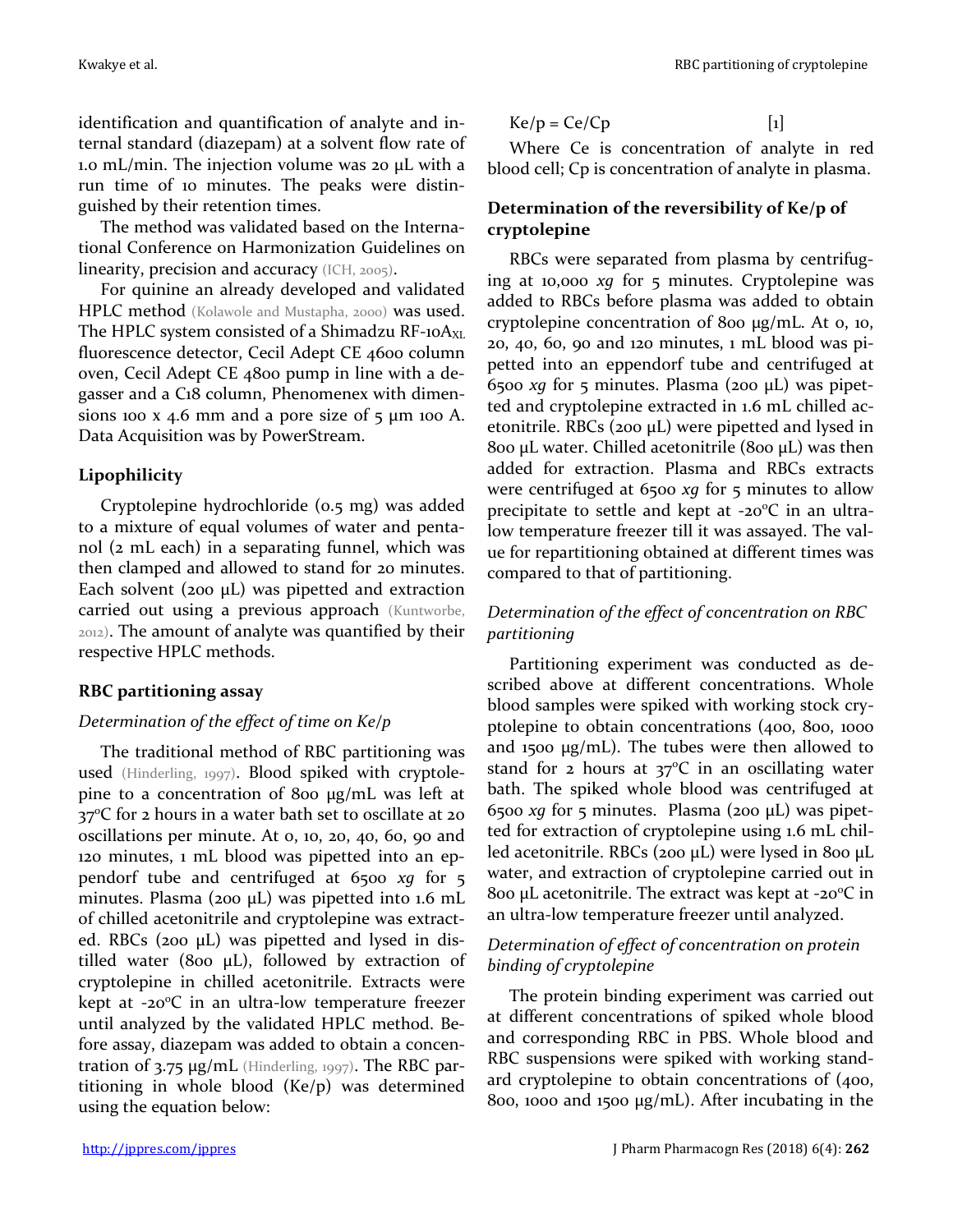Kwakye et al. **RBC** partitioning of cryptolepine

oscillating water bath at  $37^{\circ}$ C, the spiked whole blood and their corresponding RBC suspension were centrifuged at 6500 *xg* for 5 minutes. Plasma (200 µL) was added to chilled acetonitrile to precipitate proteins and extract cryptolepine. RBCs (200  $\mu$ L) were lysed in water (800  $\mu$ L) and cryptolepine extracted in acetonitrile. The extracts were kept at - 200C in an ultra-low temperature freezer until analyzed (Hinderling et al., 1984). The parameters were deduced from the equations below:

| $Ke/p.u = Ce/Cp.u$     | 2                 |
|------------------------|-------------------|
| $Ke/p = Ke/p.u.fu$     | 3                 |
| $fu = (Ke/p)/(Ke/p.u)$ | $\vert 4 \vert$   |
| $fb = 1-fu$            | $\lceil 5 \rceil$ |

Where Ke/p.u, is the RBC partitioning in phosphate buffered saline; Cp.u, concentration of drug in buffer; Ke/p, RBC partitioning in whole blood; fu, fraction of unbound drug; fb, fraction of bound drug.

# *Determination of effect of pH on RBC partitioning*

Partitioning experiment was conducted by the traditional method at different pH values. Six eppendorf (Eppendorf, Hamburg, Germany) tubes each containing 700 µL of blood were centrifuged at 10000 g for 5 minutes. Plasma was pipetted out and replaced with equal volume of PBS adjusted to pHs of 2, 4, 6, 8, 10 and 12. To each tube, cryptolepine solution was added to a concentration of 800 µg/mL. After incubating for 1 hour, the spiked whole blood was centrifuged at 6500 *xg* for 5 minutes. Cryptolepine from pH adjusted PSB (200 µL) was extracted in 1.6 mL chilled acetonitrile. RBCs (200 µL) were lysed in 800 µL water, and extraction of cryptolepine carried out in 800 µL acetonitrile. The extracts were kept at  $-20^{\circ}C$  in an ultra-low temperature freezer until analyzed.

# *Determination of the effect of temperature on RBC partitioning*

Three eppendorf tubes containing whole blood spiked with 800 µg/mL cryptolepine were left to stand for 1 hour at different temperatures (25, 37 and  $40^{\circ}$ C) in the oscillating water bath. After incubation, 200 µL plasma was extracted in 1.6 mL chilled acetonitrile. RBCs (200  $\mu$ L) was lysed in 800 µL water and extraction of cryptolepine carried out in 800 µL acetonitrile. The extract was kept at  $-20^{\circ}C$ in an ultra-low temperature freezer until analyzed (Fisar et al., 2006). RBC partitioning experiments were repeated for quinine (control) at stated times, concentrations, temperatures and pHs

# **Statistical analysis**

Results were expressed as mean  $\pm$  SD. Data was derived by Microsoft Excel 2010 except the determination of level of significance, which was done by Graph Pad Prism Version 6 (GraphPad Sofware, California, USA) at confidence interval of 95%.

# **RESULTS**

### **Validation parameters**

The HPLC method was robust with a peak retention time of 5.37 minutes for cryptolepine (Fig. 1). The peak retention time for the control drug quinine was 3.54 minutes (Fig. 2).



**Figure 1.** Chromatogram of cryptolepine (with retention time 5.37 minutes) and that of diazepam (retention time 3.88 minutes. The diazepam was used as the internal standard.



**Figure 2.** Chromatogram of quinine (with retention time of 4.12 minutes).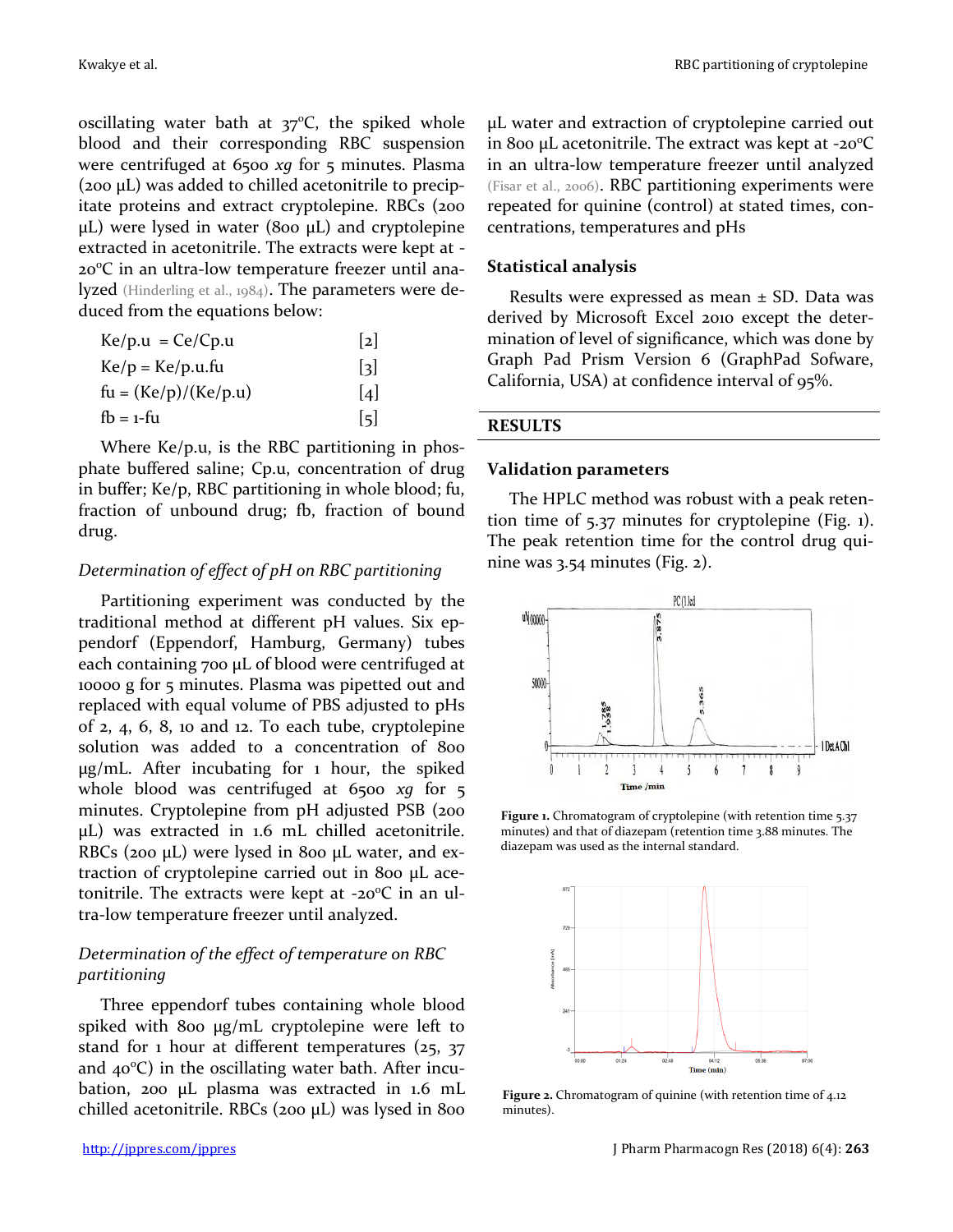The HPLC method showed good correlation between cryptolepine concentration and peak area (Fig. 3). The limits of detection and quantification were 4.06 and 12.31 µg/mL, respectively with %RSDs less than 2% for both inter-day and intra-day determinations. The percentage recoveries of the extraction process were  $98.96 \pm 0.21\%$  and  $97.54 \pm 1.25$ 0.48% at low and high cryptolepine concentrations. There was also good correlation between concentration of quinine and peak area (Fig. 4). The percentage recoveries for the extraction process for quinine were 89.29  $\pm$  3.58% and 88.42  $\pm$  2.41% at low and high quinine concentrations.



**Figure 3.** Linearity curve of response ratio against cryptolepine concentration. The  $R<sup>2</sup>$  value 0.9992 indicates a near perfect correlation between the response ratio and concentration of cryotplepine.



**Figure 4.** Linearity curve of peak area against quinine concentration there is a perfect relationship between quinine concentration and peak area.

#### **Lipophilicity**

Pentanol-water partitioning for cryptolepine was  $0.9 \pm 0.02$ , which is significantly different (p<0.001) from the value for quinine  $(1.52 \pm 0.27)$ .

#### **RBC partitioning**

The Ke/p values at different time-point are given in Table 1. For cryptolepine, the highest Ke/p was  $2.02 \pm 0.08$  at 40 minutes. P value between red blood cell partitioning and repartitioning for cryptolepine was 0.004. For quinine, the highest Ke/p was  $0.93 \pm 0.02$  at 40 minutes and the p value between partitioning and repartitioning was 0.005.

Ke/p and Ke/p.u were proportional to concentration for both cryptolepine and quinine (Table 2). Generally, Ke/p values were greater than Ke/p.u. Fraction of cryptolepine bound to plasma protein was 0.43  $\pm$  0.04 whilst that of quinine was 0.38  $\pm$ 0.14. These values were not significantly different  $(p<0.05)$ .

Ke/p was found to be inversely proportional to pH. There was good correlation between pH and Ke/p values for both cryptolepine and quinine (Table 3).

Varying temperature, the lowest Ke/p was observed at  $25^{\circ}$ C and the highest at  $37^{\circ}$ C for both cryptolepine and quinine.

Temperature appears to have significantly different ( $p<sub>0.001</sub>$ ) effect on the concentrations of Cryptolepine and Quinine in both plasma and RBCs (Table 4).

#### **DISCUSSION**

The pentanol-water partitioning of quinine and cryptolepine showed quinine to be more lipophilic. The more lipophilic a compound is, the less its aqueous solubility. The low aqueous solubility of Quinine sulphate was in conformity with that reported by Strauch et al. (2011). Because most drugs are either weakly acidic or basic in nature, they mostly have low aqueous solubility. This calls for the addition of counter-ions to form salts with improved physicochemical and biopharmaceutical properties (especially in terms of aqueous solubility). HCl and  $SO_4^2$  were counter ions attached to the skeleton structures of cryptolepine and quinine respectively. The diprotonic nature of  $H_2SO_4$  gives  $HSO<sub>4</sub>$  and H<sup>+</sup> on initial ionization. HSO<sub>4</sub> anion is also acidic but with less ability to dissociate into  $H^+$ and  $SO_4$  than either  $H_2SO_4$  or HCl, hence its second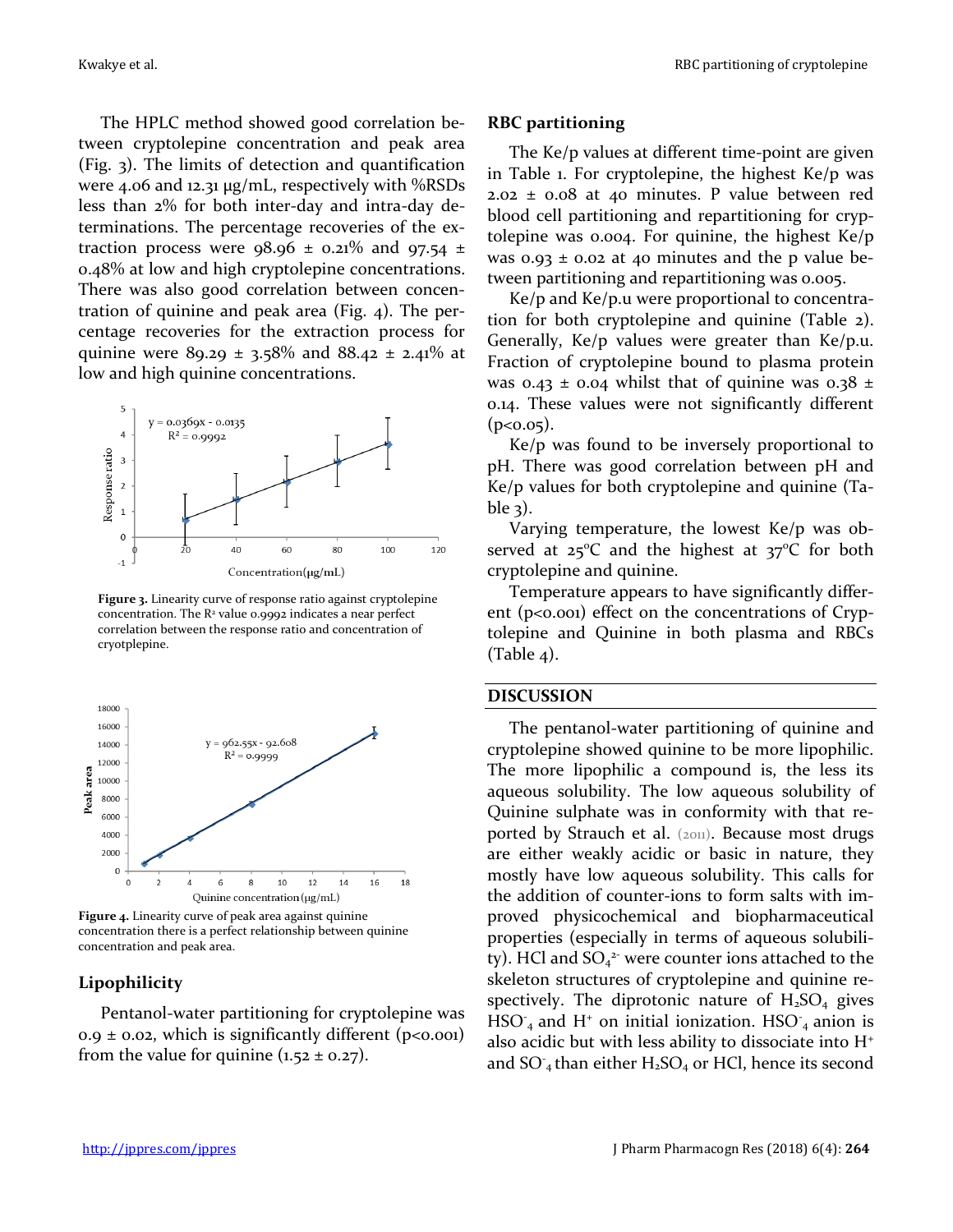dissociation is not normally considered. HCl allows complete ionizations into  $H^+$  and  $Cl^-$  making  $HCl$  a stronger acid as compared to  $H_2SO_4$ . The complete ionization for HCl generates ions, which are more polar as compared to ions from  $H_2SO_4$  causing cryptolepine hydrochloride to be more water soluble than quinine sulphate.

Again, for a successful saltation, the pKa difference between a basic drug and its counter-ion should be a minimum of 2 (Ball et al., 1948). The latter should be at least 2 pHs below the pKa of the former (Stahl and Wermuth, 2002). Quinine is a dibasic drug with pKa of 8.5 and 4.1 (Salako and Sowunmi, 1992) and sulphuric acid has a pKa of  $-3$  (Niaz and Maza, 2011) creating a pH difference of 11.5 and 8.1. Cryptolepine and hydrochloric acid have pKa of 10.99 (Kuntworbe et al., 2013) and -6.3 (Niaz and Maza, 2011), creating a pH difference of 13.99. The bigger the difference, the better the salt formed, this makes cryptolepine hydrochloride a better salt hence more water soluble.

The lipoid nature of the membrane of the RBCs allows a lipid soluble drug to penetrate easily, however a tint of solubility in aqueous phase is required to permit the dissolution of the drug in plasma water from where it gets to the cells of the blood for penetration. Sufficient aqueous solubility and moderate lipophilicity help chemicals rapidly diffuse through lipid and aqueous phases. Quinine with low water solubility will have difficulties dissolving in plasma water as compared to cryptolepine.

| Time   | <b>Partitioning values</b> |                               | <b>Repartitioning values</b> |                                |
|--------|----------------------------|-------------------------------|------------------------------|--------------------------------|
| (mins) | $Ke/p$ quinine             | Ke/p cryptolepine             | $Ke/p$ quinine               | $Ke/p$ cryptolepine            |
| 5      | $0.61 \pm 0.004$           | $1.57 \pm 0.03$ <sup>**</sup> | $0.70 \pm 0.02$              | $1.72 \pm 0.17$ ***            |
| 10     | $0.65 \pm 0.05$            | $1.37 \pm 0.06$ <sup>ns</sup> | $0.60 \pm 0.0005$            | $1.55 \pm 0.12$ ***            |
| 20     | $0.64 \pm 0.006$           | $1.28 \pm 0.08$ <sup>ns</sup> | $0.58 \pm 0.02$              | $1.97 \pm 0.09$ <sup>***</sup> |
| 40     | $0.93 \pm 0.02$            | $2.02 \pm 0.08**$             | $0.44 \pm 0.05$              | $1.89 \pm 0.14$ ***            |
| 60     | $0.78 \pm 0.005$           | $1.56 \pm 0.04^{\degree}$     | $0.41 \pm 0.04$              | $1.72 \pm 0.006$ ***           |
| 90     | $0.70 \pm 0.03$            | $1.55 \pm 0.06^*$             | $0.41 \pm 0.003$             | $1.98 \pm 0.25$ ***            |
| 120    | $0.73 \pm 0.05$            | $1.03 \pm 1.01$ <sup>ns</sup> | $0.59 \pm 0.006$             | $1.64 \pm 0.08$ ***            |

**Table 1.** Effect of time on red blood cells partitioning.

The data in this Table represent the mean  $\pm$  SD (n=3) of the partitioning and repartitioning of cryptolepine and quinine into and out of RBCs in whole blood at different time points. The mean values of Ke/p of cryptolepine for partitioning and repartitioning compared to those of quinine statistically are given by the notations as follows: \*p<0.05; \*\*p<0.01; \*\*\*p<0.001; nsp>0.05.

**Table 2.** Effect of concentration on Ke/p, Ke/p.u and fraction bound(fb).

| Conc.<br>$(\mu g/mL)$ | Ke/p<br>quinine  | Ke/p<br>cryptolepine           | Ke/p.u<br>quinine | Ke/p.u<br>cryptolepine         | (f <sub>b</sub> )<br>quinine | (f <sub>b</sub> )<br>cryptolepine |
|-----------------------|------------------|--------------------------------|-------------------|--------------------------------|------------------------------|-----------------------------------|
| 400                   | $0.68 \pm 0.003$ | $0.76 \pm 0.004$ <sup>ns</sup> | $0.91 \pm 0.05$   | $1.05 \pm 0.54$ <sup>ns</sup>  | $0.25 \pm 0.27$              | $0.28 \pm 0.12$ <sup>ns</sup>     |
| 800                   | $0.78 \pm 0.02$  | $1.64 \pm 0.02$ <sup>***</sup> | $1.12 \pm 0.06$   | $2.34 \pm 0.07***$             | $0.30 \pm 0.65$              | $0.43 \pm 0.04^{\text{ns}}$       |
| 1000                  | $0.79 \pm 0.06$  | $1.58 \pm 0.02$ <sup>***</sup> | $1.14 \pm 0.04$   | $2.64 \pm 0.15***$             | $0.31 \pm 0.04$              | $0.40 \pm 0.02$ <sup>ns</sup>     |
| 1500                  | $0.81 \pm 0.12$  | $1.95 \pm 0.03$ ***            | $1.30 \pm 0.06$   | $3.18 \pm 0.02$ <sup>***</sup> | $0.38 \pm 0.14$              | $0.39 \pm 0.05$ <sup>ns</sup>     |

The data represent the mean  $\pm$  SD (n=3) of the partitioning of cryptolepine and quinine into RBCs in whole blood (Ke/p) and RBCs suspended in phosphate buffer saline (Ke/p.u) and fraction of drug bound to plasma protein (fb) within a drug concentration range of 400-1500 µg/mL. At 400 µg/mL, the Ke/p, Ke/p.u and fb of cryptolepine were similar to those of quinine. Above 400 µg/mL however the values were statistically different as given by the notations: \*\*\* p<0.001; <sup>ns</sup>p>0.05.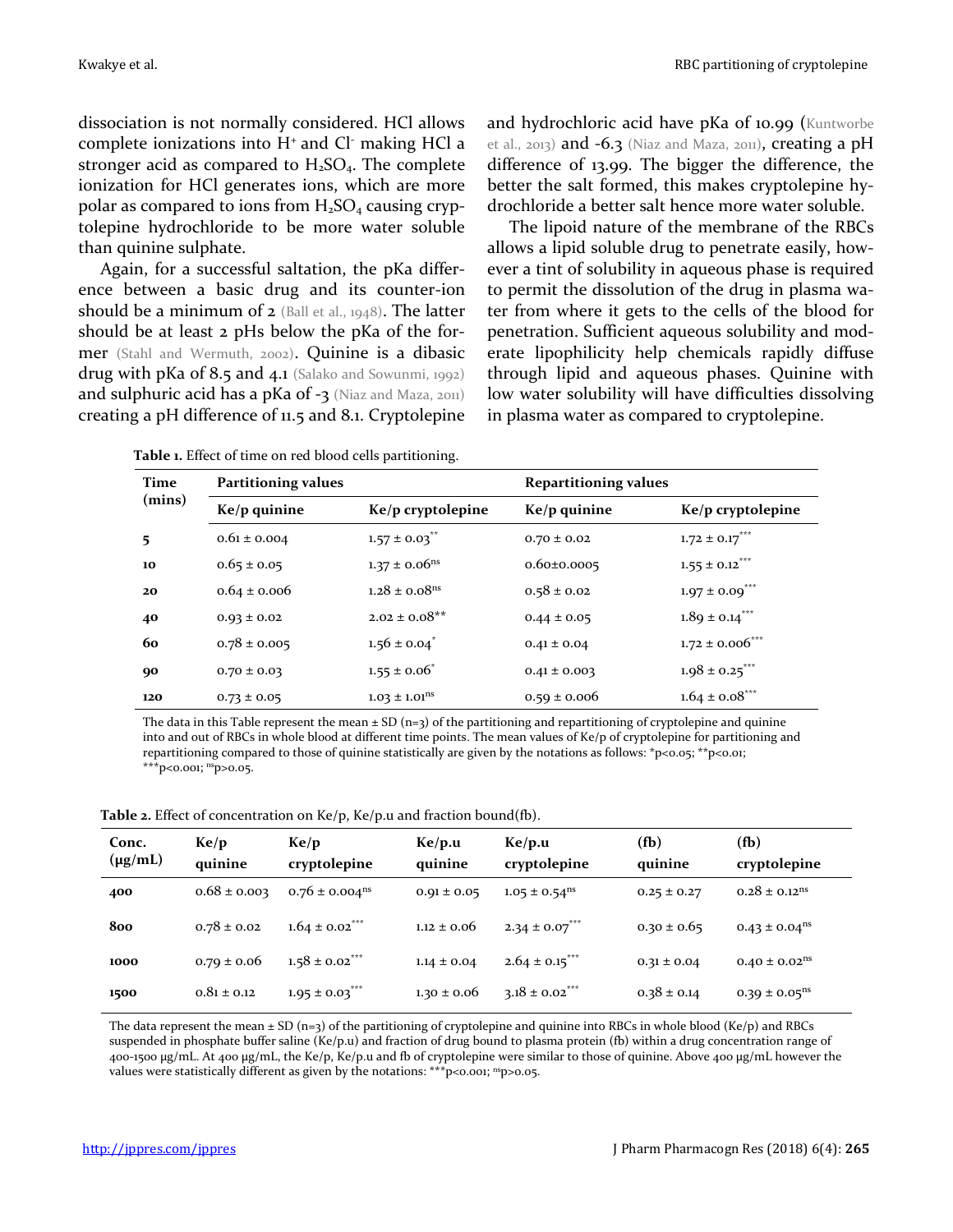quinine.

**pH Ke/p quinine Ke/p cryptolepine 2** 1.41  $\pm$  0.02 1.23  $\pm$  0.01<sup>\*\*\*</sup> **4** 1.26 ± 0.003 1.16 ± 0.04<sup>\*\*</sup> **6** 1.11  $\pm$  0.08 1.04  $\pm$  0.05<sup>ns</sup> **8** 0.93 ± 0.01 0.94 ± 0.02<sup>ns</sup> 10 0.95  $\pm$  0.02 0.59  $\pm$  0.08<sup>\*\*\*</sup> **12** 0.67 ± 0.02 0.54 ± 0.01<sup>\*\*\*</sup> **R<sup>2</sup>** 0.94

**Table 3.** Effect of pH on RBC partitioning of cryptolepine and

The data represent the mean  $\pm$  SD (n=3) of the partitioning of cryptolepine and quinine into RBCs in whole blood (Ke/p) within the pH range of 2-12. Below pH 6 and above pH 8, the Ke/p values of cryptolepine are statistically different from those of quinine. The statistical notations are as follows: \*\*p<0.01; \*\*\*p<0.001; nsp>0.05.

**Table 4.** Effect of temperature on red blood cells partitioning of cryptolepine and quinine.

| <b>Temperature</b> | Ke/p             | Ke/p                |
|--------------------|------------------|---------------------|
| $({}^{\circ}C)$    | quinine          | cryptolepine        |
| 25                 | $0.45 \pm 0.01$  | $1.29 \pm 0.04$ *** |
| 37                 | $0.78 \pm 0.02$  | $1.56 \pm 0.17***$  |
| 40                 | $0.23 \pm 0.008$ | $1.51 \pm 0.05***$  |
|                    |                  |                     |

The data represent the mean  $\pm$  SD (n=3) of the partitioning of cryptolepine and quinine into RBCs in whole blood (Ke/p) within the temperature range of 25-40oC. the Ke/p of cryptolepine were statistical different (\*\*\*p<0.001) from those of quinine within the temperature range.

# **RBC partitioning assay**

It is advisable to initially study the rate of partitioning of drug to predict when steady state of equilibrium is reached so that the extent of RBC partitioning can be appropriately estimated (Hinderling, 1997). The partitioning study was done under various conditions to establish the extent to which the partitioning is affected by those conditions.

# **Effect of time on partitioning and reversibility of partitioning**

The partitioning of cryptolepine into the RBC was found to be time dependent (Table 1). Ke/p decreased from 1.57 to 1.28 for the first 20 minutes. In an unpublished work (Efficacy, pharmacokinetics and safety of cryptolepine-artemisinins based combination in the management of malaria), aldehyde oxidase, human specific UDP-glucuronosyltransferase (UGT) and cytochrome P450 were the main enzymes involved in the metabolism of cryptolepine in rat and human (Forkuo et al., 2017), but the presence of these enzymes in the RBCs has not been proven scientifically**.** These enzymes can be the possible cause of decrease in cryptolepine levels that initially entered the cell. At 40 minutes, the highest partitioning of 2.02 was observed for cryptolepine. The drastic increase was due to the fact that, the fraction of drug bound to plasma proteins served as a reservoir to keep the equilibrium state between plasma and tissue concentrations as degradation occurred in the cell. From time 60-120 minutes, partitioning decreased from 2.02 to 1.03. At 2 hours, it can be said that equilibrium concentrations of cryptolepine in plasma and RBCs had been attained. It can also be inferred that, cryptolepine has greater affinity for the RBCs in relation to plasma as was expected from the lipophilicity studies. With time, the Ke/p of quinine had no particular pattern, over the two hour period, partitioning increased and decreased as time passed by, this is very similar to the partitioning obtained for formononetin (Singh et al., 2011). Highest Ke/p of 0.93 was observed at 40 minutes. The presence of amino groups in both quinine and cryptolepine is most likely responsible for the delay in attaining a steady state (Hinderling, 1997). Bumetanide, gentamycin methotrexate, vancomycin and procainamide, with primary amino groups have exhibited delay in attaining steady state concentrations between plasma and RBCs.

The repartitioning assay was done to check the reversibility of the partitioning of cryptolepine into RBCs. Significant difference between partitioning and repartitioning values was determined by graph pad prism version 6 using the paired T-test between a confidence interval of 95%. P-value less than 0.05 shows a significant difference between sets compared (Hinderling, 1997). Partitioning and repartitioning p-values were of 0.05 and 0.04 for quinine and cryptolepine respectively. P-value less than 0.05 shows a significant difference between sets compared (Hinderling, 1997). There was significant difference between the partitioning and repartitioning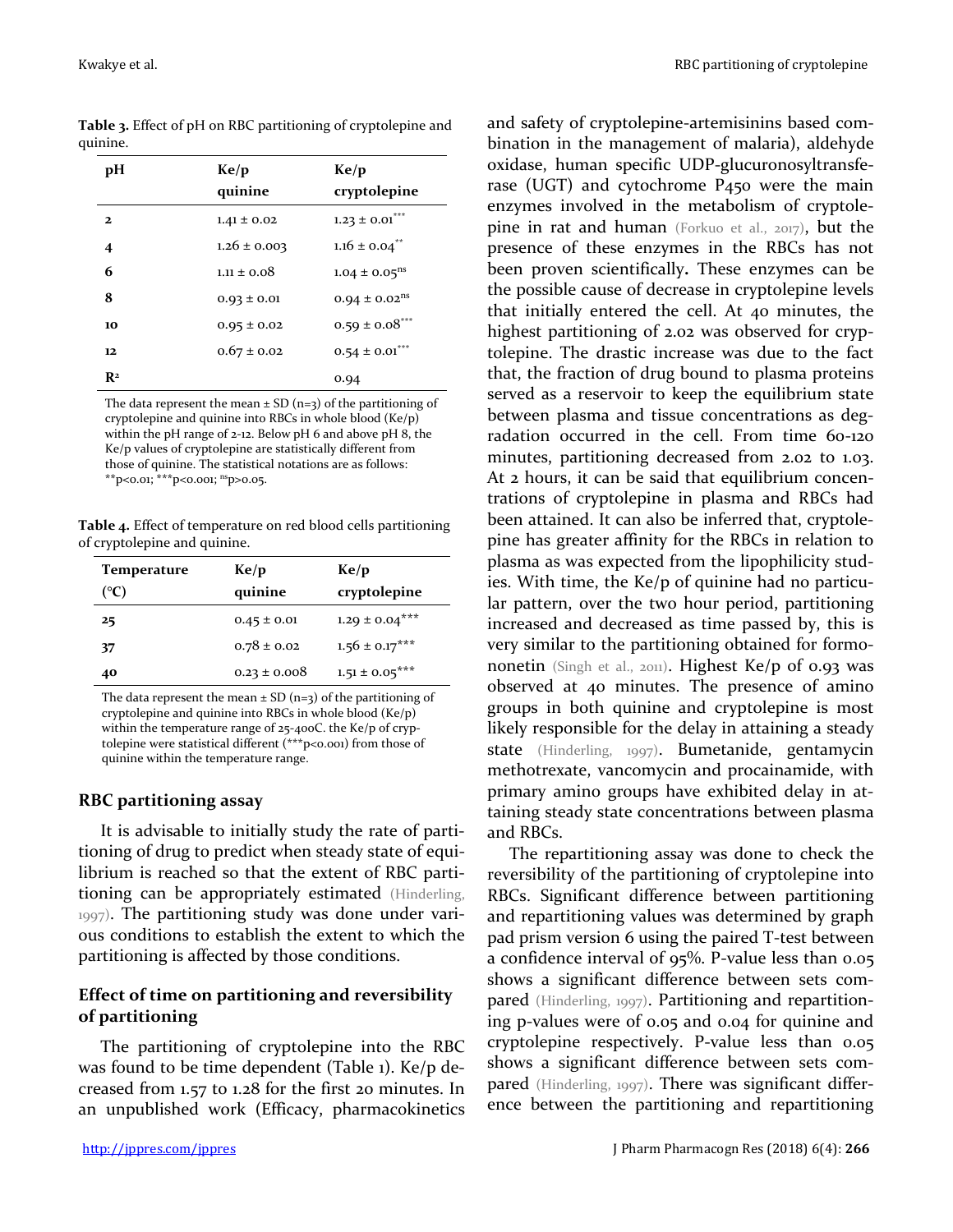values for cryptolepine suggesting a degree of irreversibility in the binding of cryptolepine to the RBC. Cryptolepine (100 mg/kg) caused a significant decrease in mean corpuscular volume as compared to 25 and 50 mg/kg in a study by Forkuo et al.  $(2016)$ , and the irreversibility of the binding can be responsible for this decrease. Cryptolepine is likely to have a dose dependent toxicity on red blood cells.

# **Effect of concentration on Ke/p, Ke/p.u and protein binding**

The RBC partitioning was observed to be concentration dependent (Table 2). Concentration dependent partitioning suggests that the uptake of cryptolepine by the cell is not only by passive diffusion but other factors such as protein binding, ion trapping and active transport may be involved (Wallace and Riegelman, 1977). For Ke/p values higher than 2, extrapolating pharmacokinetics parameters from plasma will be misleading, hence whole blood concentration of drug will be more convenient in such a case (Hinderling, 1997). At cryptolepine concentrations of 800, 1000 and 1500  $\mu$ g/mL, Ke/p was 1.64, 1.58 and 1.95, respectively. Ke/p values above 1 indicates higher affinity of cryptolepine for the RBC than plasma. At cryptolepine concentration of 400  $\mu$ g/mL the Ke/p was less than 1 (0.76). The partitioning can be said to be directly proportional to concentration. At higher concentration, the plasma proteins responsible for binding might be saturated and this allows free cryptolepine to enter the cell. RBC partitioning of quinine was also found to be concentration dependent within the same concentration range studied with Ke/p less than 1.

Partitioning was also studied in a suspension of RBC in PBS at pH 7.4 (Table 2). Partitioning in the absence of plasma protein (Ke/p.u) can be explained as a measure of the complete affinity of drug to the binding sites in the RBCs. Ke/p.u also showed concentration dependent partitioning and was directly proportional to concentration. At cryptolepine and quinine concentrations of (400, 800, 1000 and 1500 µg/mL) partitioning coefficient of  $(1.05, 2.34, 2.64 \text{ and } 3.18)$  and  $(0.91, 1.11, 1.14 \text{ and } 1.26)$ were obtained, respectively. The partitioning of RBCs in PBS was higher than that in whole blood. This can be attributed to the fact that, PBS unlike plasma lacks proteins for binding and metabolism.

It also buttresses the fact that protein bound drugs are not available for partitioning hence the decrease in the partitioning in whole blood as compared to partitioning in PBS (Ehrnebo and Odar-Cederlöf, 1977). In the absence of plasma proteins, the partitioning coefficient obtained were all above 1 for cryptolepine and quinine except for quinine at 400 µg/mL. This means that, in the absence of plasma proteins, cryptolepine and quinine have greater affinity for the RBCs than that of plasma. Dosing of cryptolepine and quinine in medical conditions where plasma protein is reduced should consider the fact that RBC accumulation of both drugs can occur.

Protein binding is influenced by the physicochemical properties of the drug, the total concentration of the drug in the body, the physicochemical nature of the protein synthesized the amount of protein available, the affinity between drug and protein, and drug interactions (Jusko and Gretch, 2008). Plasma protein binding can be determined by equilibrium dialysis, ultrafiltration and RBC partitioning assay (Bowers et al., 1984). For equilibrium dialysis and ultrafiltration, protein binding is experimented in the absence of the cells of the blood. This makes the method inaccurate because the binding of drugs to the cells of the blood is also a form of protein binding. Plasma protein binding can be mathematically deduced from the values of Ke/p and Ke/p.u. Protein binding initially increased for cryptolepine from 0.28 to 0.43. Fraction bound decreased slightly from 0.40 to 0.39 as cryptolepine concentration increased from 1000 to 1500 µg/mL. At higher cryptolepine concentrations, plasma proteins are likely to be saturated, causing the fall in fraction of protein bound by cryptolepine from 1000 to 1500 µg/mL. At higher concentrations, a lot of cryptolepine will be free and available for activity and distribution. Comparing protein binding of cryptolepine by RBC partitioning with that obtained from equilibrium dialysis (0.58) in an unpublished work carried out (Efficacy, pharmacokinetics and safety of cryptolepine-artemisinin based combinations in the management of malaria), protein binding of cryptolepine can be said to be moderate. The same study showed a very high volume of distribution (Vdss) for cryptolepine. The insignificant binding to protein, makes the free drug available for distribu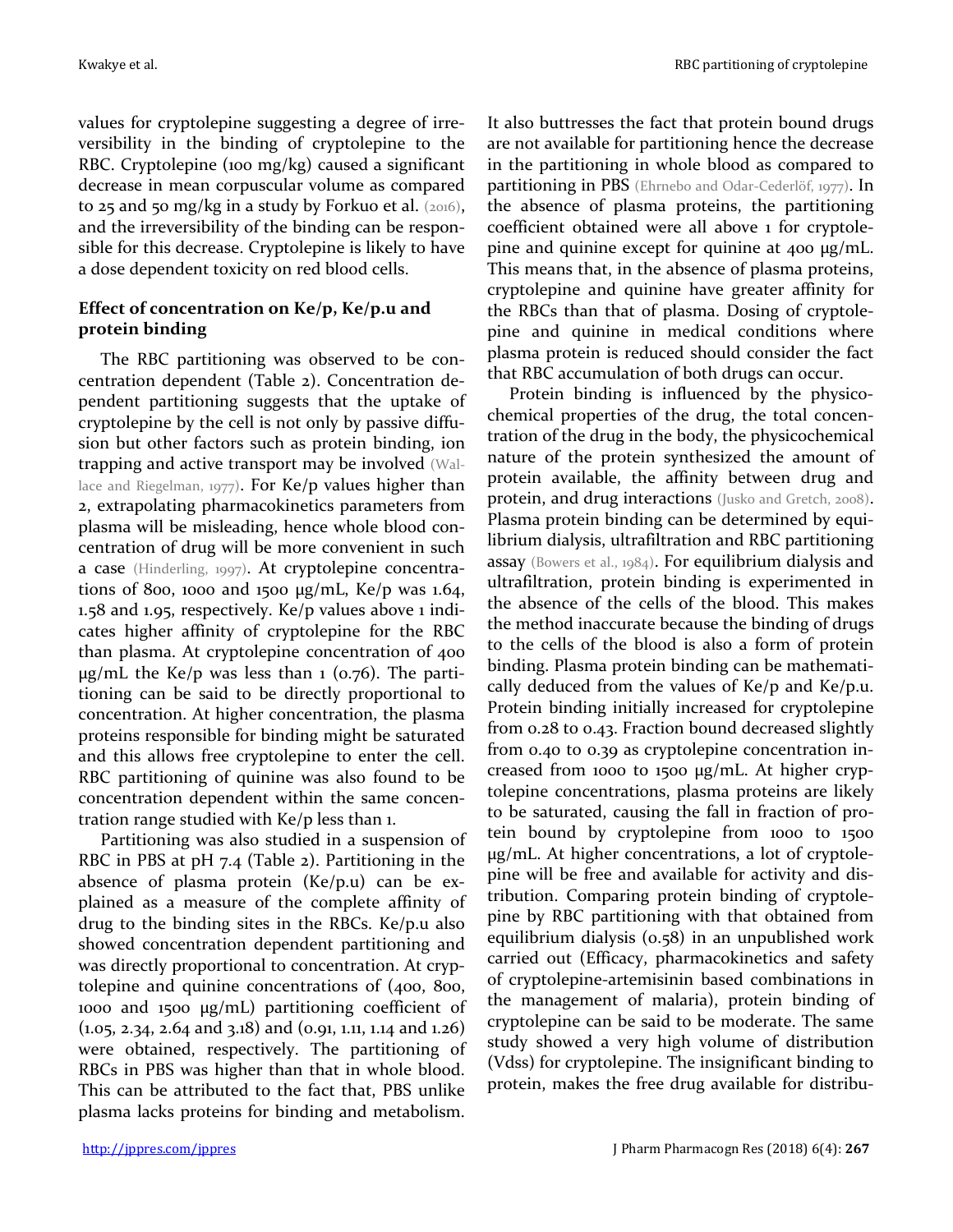tion into other cell compartments, hence the large Vdss.

Quinine had a protein binding ranging from 0.25 to 0.38 for the range of concentrations studied. Protein binding of quinine has been found to be dependent on concentration and the amount of alpha-1-glycoprotein present. quinine has been found to have a higher affinity for alpha-1-glycoproteins. This plasma protein constitutes just about 1-3% of the total plasma protein. This accounted for the low binding values obtained for quinine. quinine has been reported to have protein binding of between 49-69% (Silamut et al., 1991). This range was not obtained in the current study. It can be said that, the concentration range within which the study was conducted was low.

# **Effect of pH on Ke/p**

Plasma has a pH of 7.40 and cytosol of RBC has a pH range between 7.10-7.30 (Hinderling, 1984). cryptolepine being basic in nature also has a pKa of 10.99 (Kuntworbe, 2012). The slight difference in pH is accountable for the passage of slightly electrolytic drug into the RBC from plasma. Acidic conditions favor the ionization of cryptolepine. The few unionized species readily cross the lipid membrane of the cell due to its lipophilicity. On entering the cell, the unionized group gets ionized and trapped in the RBC's compartment. Ionization contrarily prevents the translocation from the cell because it is not diffusible. For the stability of the cell, the unionized species try to be in equilibrium. This reverts some ionized species in the extracellular compartment to the unionized form which can easily cross the membrane into the compartment. It was observed that, decreasing pH of the PBS increased the RBC partitioning of cryptolepine. This can be attributed to the fact that ion trapping was occurring. Changing pH caused a change in the fraction of ionized molecules hence a change in permeability and partitioning.

Again, the lower Ke/p values at higher pH can be said to result from the fact that cryptolepine is more unstable in basic medium compared to acidic medium (Kuntworbe, 2012). The low partitioning of cryptolepine in basic medium can be attributed to the fact that a lot of cryptolepine had broken down, making it unavailable for partitioning. Ke/p of cryptolepine and quinine were found to be inversely related to pH with  $\mathbb{R}^2$  values of 0.94 and 0.96 respectively. The Ke/p values for quinine were generally higher than that of cryptolepine when pH was varied. This is because; changes in pH can affect the lipophilicity and aqueous solubility of a drug. It however also followed the same trend as cryptolepine; a decrease in pH caused an increase in RBCs partitioning.

In medical conditions, where the mechanisms in charge of controlling the body's pH are impaired, modifications should be done to the dosing of cryptolepine to avoid overdosing and under-dosing depending on the prevailing condition. For acidosis, the dose for cryptolepine and quinine can be decreased to prevent accumulation in the RBCs. For alkalosis, the dose can be increased since a lot of cryptolepine and quinine will be broken down under basic condition.

# **Effect of temperature on Ke/p**

According to the first law of Ficks, passive diffusion is directly related to the diffusion coefficient (D), which is compound specific. D is dependent on a lot of variables including temperature. Hence, according to Ficks, the transport of a drug should increase as temperature increases. This was observed for cryptolepine and quinine at temperature  $25^{\circ}$ C and  $37^{\circ}$ C. Ke/p for cryptolepine increased from 1.29 to 1.56 at  $25^{\circ}$ C and  $37^{\circ}$ C, respectively. Ke/p for quinine also increased from 0.45 to 0.78 at  $25^{\circ}$ C and  $37^{\circ}$ C, respectively. The increase in Ke/p with increasing temperature can be attributed to the fact that passive diffusion is involved in the transportation of drugs into the RBCs. The lower Ke/p values at  $25^{\circ}$ C can also be attributed to the fact that, at this temperature, the proteins in charge of opening channels for uptake had reduced activity. At the optimum body temperature of  $37^{\circ}$ C, the highest Ke/p was observed for both cryptolepine and quinine. It can be said that, this is the optimum temperature for the protein in charge of uptake to function effectively. The low aqueous solubility of quinine also resulted in the lower Ke/p values for quinine in comparison to cryptolepine. It was however observed that, at  $40^{\circ}$ C, Ke/p for both cryptolepine  $(1.51)$  and quinine  $(0.23)$  decreased. This can be attributed to the fact that there was a lot of cell lysis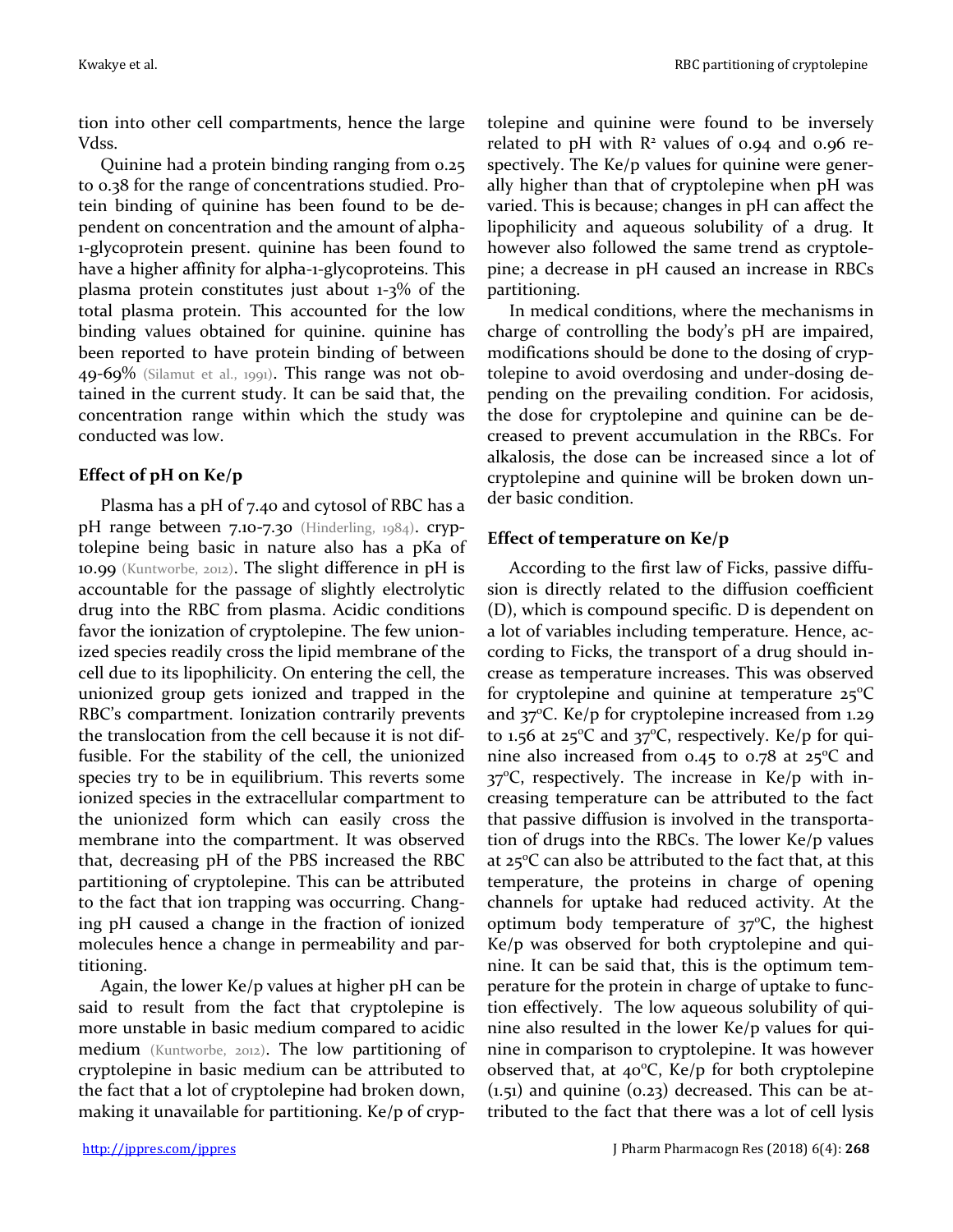at  $40^{\circ}$ C as reported by Gershfeld and Murayama (1988), who studied the thermal instability of RBC membrane, they concluded that, above  $37^{\circ}$ C, hemolysis rates are rapid and are accompanied by gross changes in cellular morphology. Due to the delicate nature of the cells, intact cells available were not enough hence the decreased partitioning at  $40^{\circ}$ C. The proteins of the few intact cells available might be denatured at this temperature, making them unavailable for drug uptake. From Table 4, it can be observed that the concentrations of cryptolepine and quinine in both plasma and RBCs decreased drastically at  $40^{\circ}$ C. About  $49\%$  decrease in cryptolepine concentration was reported when accelerated stability studies was conducted at  $60^{\circ}$ C (Kuntworbe, 2012). The stability of both drugs can therefore be said to be temperature dependent.

In medical conditions where body temperature rises, cryptolepine and quinine concentrations can be increased since its uptake is concentration dependent, to allow the few available cells to get enough cryptolepine to take up.

#### **CONCLUSIONS**

The HPLC method developed for cryptolepine was precise, robust, linear and specific. Ke/p for cryptolepine was irreversible with the highest Ke/p being  $2.02 \pm 0.008$  at 40 minutes. Ke/p for cryptolepine was time, concentration, pH, and temperature dependent. Ke/p for quinine was reversible with the highest Ke/p being  $0.93 \pm 0.02$  at 40 minutes. Ke/p for quinine was also dependent on time, concentrations, pH and temperature. Plasma protein binding of cryptolepine can be said to be moderate.

#### **CONFLICT OF INTEREST**

The authors declare no conflict of interest.

#### **ACKNOWLEDGMENT**

The authors confirm that the project has no funding or grants. The authors thank to Mr. Eduafo and Mr. William Appau for availing their HPLC setup for the study. They are also grateful to all technicians in the Department of Pharmaceutics and Pharmaceutical Chemistry, KNUST, Kumasi, Ghana.

#### **REFERENCES**

Ball EG, McKee RW, Anfinsen CB, Cruz WO, Geiman QM (1948) Studies on malarial parasite. IX. Chemical and metabolic changes during growth and multiplication *in vivo* and *in vitro*. J Biol Chem 175(2): 547–571.

- Bowers WF, Fulton S, Thompson J (1984) Ultrafiltration vs equilibrium dialysis for determination of free fraction. Clin Pharmacokinet *9*(1): 49-60.
- Ehrnebo M, Odar-Cederlöf (1977) Distribution of pentobarbital and diphenylhydantoin between plasma and cells in blood: effect of salicylic acid, temperature and total drug concentration. Eur J Clin Pharmacol  $u(1)$ : 37-42.
- Fisar Z, Fuksova K, Sikora J, Kalisova L, Velenoska M, Novotna (2006) Distribution of antidepressants between plasma and red blood cells. Neuroendocrinol Lett *27*(3): 307–313.
- Forkuo AD, Ansah C, Boadu KM, Bampong JN, Ameyaw EO, Gyan BA, Arku AT, Ofori MF (2016) Synergistic antimalaria action of cryptolepine and artemisinins. Malar J 15(89): 1–12.
- Forkuo AD, Ansah C, Pearson D, Gertsch W, Cirello A, Amaral A, Spear J, Wright CW, Rynn C (2017) Identification of cryptolepine metabolites in rat and human hepatocytes and metabolism and pharmacokinetics of cryptolepine in Sprague Dawley rats. BMC Pharmacol and Toxicol 18(1): 84.
- Gershfeld NL, Murayama M (1988) Thermal instability of red blood cell membrane bilayers: temperature dependence of hemolysis. J Membr Biol 101(1): 67-72.
- Grellier P, Ramiaramanana L, Millerioux V, Deharo E, Schrével J, Frappier F, Trigalo F, Bodo B, Pousset JL (1996) Antimalarial activity of cryptolepine and isocryptolepine, alkaloids isolated from *Cryptolepis sanguinolenta*. Phytother Res  $10(4)$ : 317-321.
- Hanson AE (2005) Malaria and Rome: a history of malaria in ancient Italy. J Hist Med Allied Sci 60 (1): 102–103.
- Hinderling PH (1984) Kinetics of partitioning and binding of digoxin and its analogues in the subcompartments of blood. J Pharm Sci 73(8): 1042–1053.
- Hinderling PH (1997) Red blood cells: a neglected compartment in pharmacokinetics and pharmacodynamics. Pharmacol Rev 49(3): 279–295.
- ICH (2005) Validation of Analytical Procedures: Text and Methodology Q2(R1). ICH Harmonized Tripartite Guideline 17.
- Jusko WJ, Gretch M (2008) Plasma and tissue protein binding of drugs in pharmacokinetics. Drug Metab Rev 5(1): 43– 140.
- Kaschula CH, Egan TJ, Hunter R, Basilico N, Parapini S, Taramelli D, Pasini E, Monti, D (2002) Structure-activity relationships in 4-aminoquinoline antiplasmodials. The role of the group at the  $7$ -position. J Med Chem  $45(16)$ : 3531–3539.
- Kolawole JA, Mustapha A (2000) Improved RP-HPLC determination of quinine in plasma and whole blood stored on filter paper. Biopharm Drug Dispos 21(9): 345– 352.
- Kuntworbe N (2012) Design and evaluation of cryptolepine hydrochloride-loaded gelatine nanoparticles intended for parenteral administration PhD Thesis, University of Aukland.
- Kuntworbe N, Ofori M, Addo P, Tingle M, Al-Kassas R (2013) Pharmacokinetics and *in vivo* chemosuppressive activity